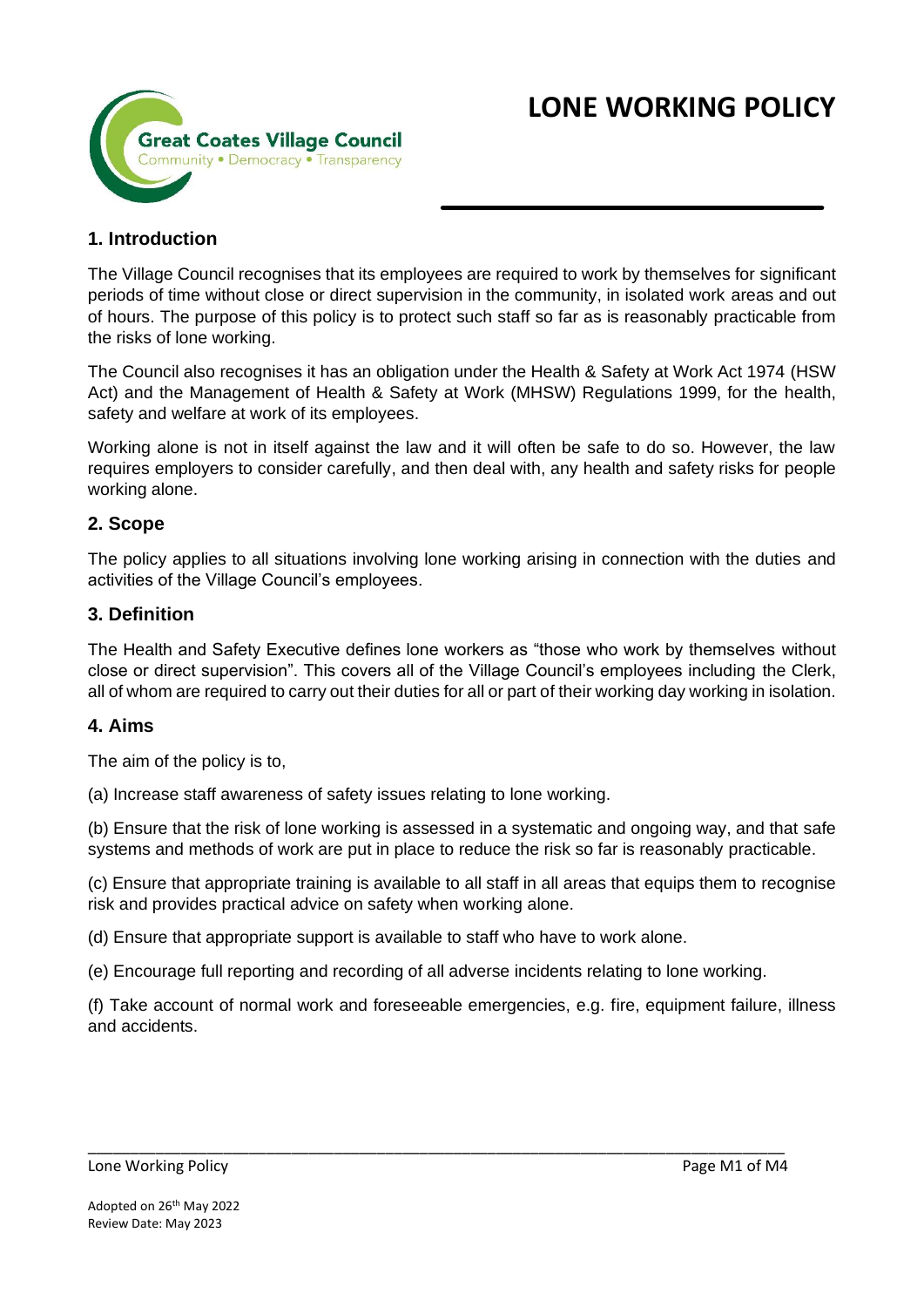### **5. Responsibilities**

#### **5.1 Clerk to the Village Council**

The Clerk on behalf of the Village Council is responsible for:-

- Ensuring that there are arrangements for identifying, evaluating and managing risk associated with lone working.
- Providing resources for putting the policy into practice.
- Ensuring that there are arrangements for monitoring incidents linked to lone working and that the Village Council regularly reviews the effectiveness of this policy.
- Ensuring that all staff are aware of the policy.
- Ensuring that risk assessments are carried out and reviewed regularly.
- Putting procedures and safe systems of work into practice which are designed to eliminate or reduce the risks associated with working alone.
- Ensuring that staff are given appropriate information, instruction and training.
- Ensuring that appropriate support is given to staff involved in any incident.
- Managing the effectiveness of preventative measures through an effective system of reporting, investigating and recording incidents.

### **5.2 Employees**

Employees are responsible for:-

- Taking reasonable care of themselves and others affected by their actions.
- Co-operating by following rules and procedures designed for safe working.
- Reporting all incidents that may affect the health and safety of themselves or others and asking for guidance as appropriate.
- Taking part in training designed to meet the requirements of the policy.
- Reporting any dangers or potential dangers they identify or any concerns they might have in respect of working alone.

### **6. Risk Assessment**

Risk assessment is essential tool in the effective management of risk Assessment will be carried out for and by all staff whose working practice makes them vulnerable. This includes staff that are site based but work in isolation as well as mobile staff whose work takes them out into the community.

Recommendations will be made to eliminate or to reduce the risk to the lowest level reasonably practicable.

A lone workers' checklist will be completed. This will be used as a tool to identify if the existing control measures are adequate and if not, what modifications or additional actions can be considered necessary to help reduce the risks associated with lone working.

Once the checklist has been completed a risk assessment will be carried out and documented in a risk assessment form.

\_\_\_\_\_\_\_\_\_\_\_\_\_\_\_\_\_\_\_\_\_\_\_\_\_\_\_\_\_\_\_\_\_\_\_\_\_\_\_\_\_\_\_\_\_\_\_\_\_\_\_\_\_\_\_\_\_\_\_\_\_\_\_\_\_\_\_\_\_\_\_\_\_\_\_\_\_\_\_\_\_\_

Risk assessments for site based lone workers will include:-

- Safe access and exit.
- Risk of violence.
- Safety of equipment for individual use.

#### Lone Working Policy **Page M2 of M4**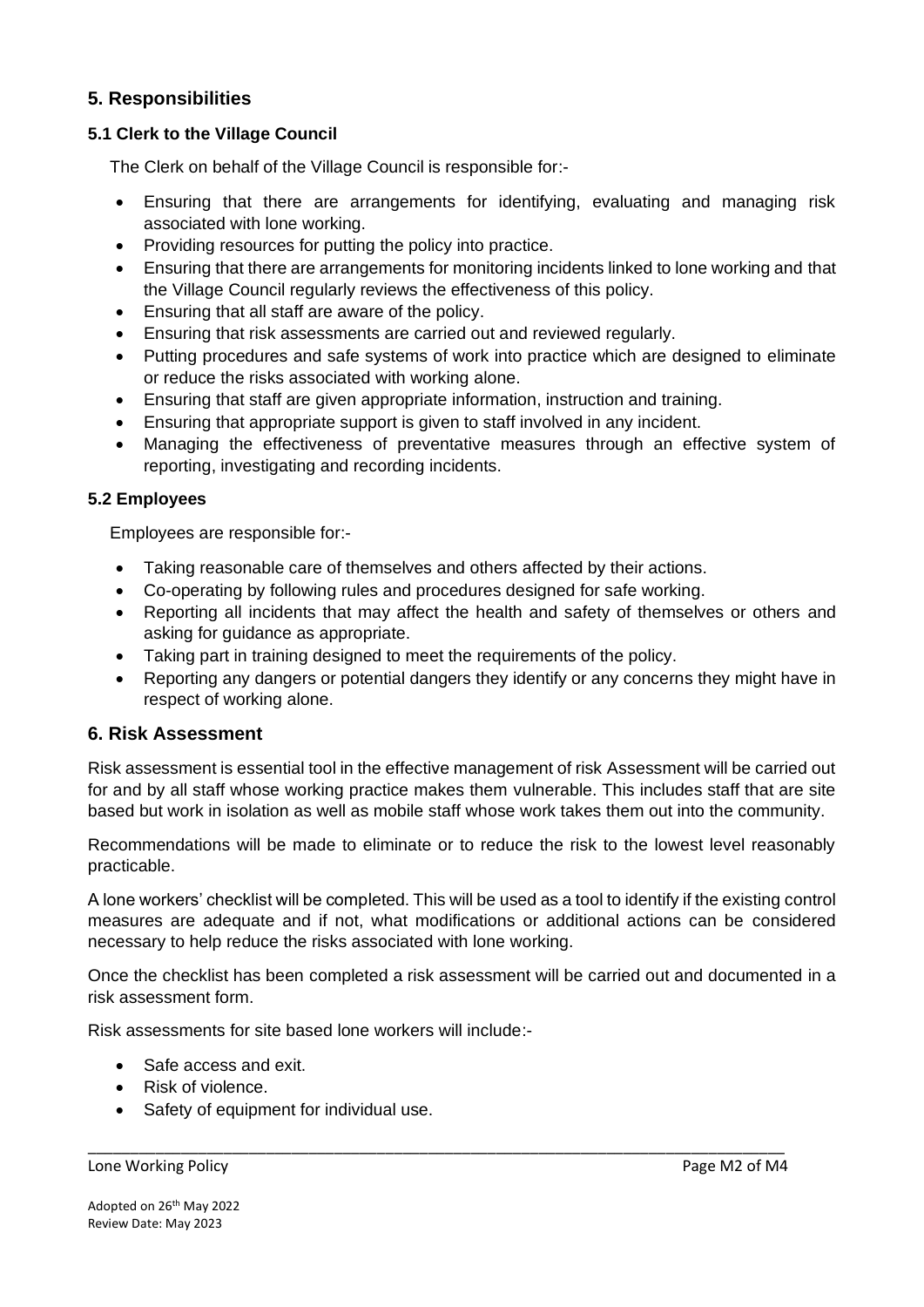- Channels of communication in an emergency.
- Site security.
- Security arrangements i.e. alarm systems
- If an employee has a medical condition are they able to work alone ?
- Level and adequacy of on/off site supervision.
- Does the workplace present a specific risk to the lone worker,
- Is there machinery involved in the work that one person cannot operate safely?
- Are chemicals or hazardous substances being used that may pose a particular risk to the lone worker?
- Does the work involve lifting objects too large for one person?
- Are there any reasons why the individual might be more vulnerable than others and be particularly at risk if they work alone (for example if they are young, pregnant, disabled or a trainee)?
- Is there a risk of violence and/or aggression?
- If the lone worker's first language is not English, are suitable arrangements in place to ensure clear communications, especially in an emergency?

Following completion of the Risk Assessment, consideration will be given to any appropriate action that is required.

# **7. Incident Reporting**

An incident is defined as "an unplanned or uncontrolled event or sequence of events that has the potential to cause injury, ill health or damage".

In order to maintain an appropriate record of incidents involving lone workers it is essential that all incidents be reported to the Clerk who will prioritise each incident and identify any immediate action. Staff should ensure that all incidents where they feel threatened or 'unsafe' (even if this was not a tangible event/experience) are reported. This includes incidents of verbal abuse.

# **8. Contacting / Involving Police**

The Village Council is committed to protecting staff from violence and assault and will support criminal proceedings against those who carry out assault. All staff are encouraged to report violent incidents to the police and will be supported by the Village Council throughout the process. Except in cases of emergency, employees should inform the Clerk of any incident immediately. The Clerk will thereafter take responsibility for contacting the police to report the details of the incident.

# **9. Support for Staff**

Employees working for the Village Council should know that their safety comes first. Staff

\_\_\_\_\_\_\_\_\_\_\_\_\_\_\_\_\_\_\_\_\_\_\_\_\_\_\_\_\_\_\_\_\_\_\_\_\_\_\_\_\_\_\_\_\_\_\_\_\_\_\_\_\_\_\_\_\_\_\_\_\_\_\_\_\_\_\_\_\_\_\_\_\_\_\_\_\_\_\_\_\_\_

should be aware of how to deal with situations where they feel they are at risk, or unsafe. Staff should also be able to recognise how their own actions could influence or even trigger an aggressive response. The Clerk will ensure that all lone workers training needs are assessed and that they receive appropriate training.